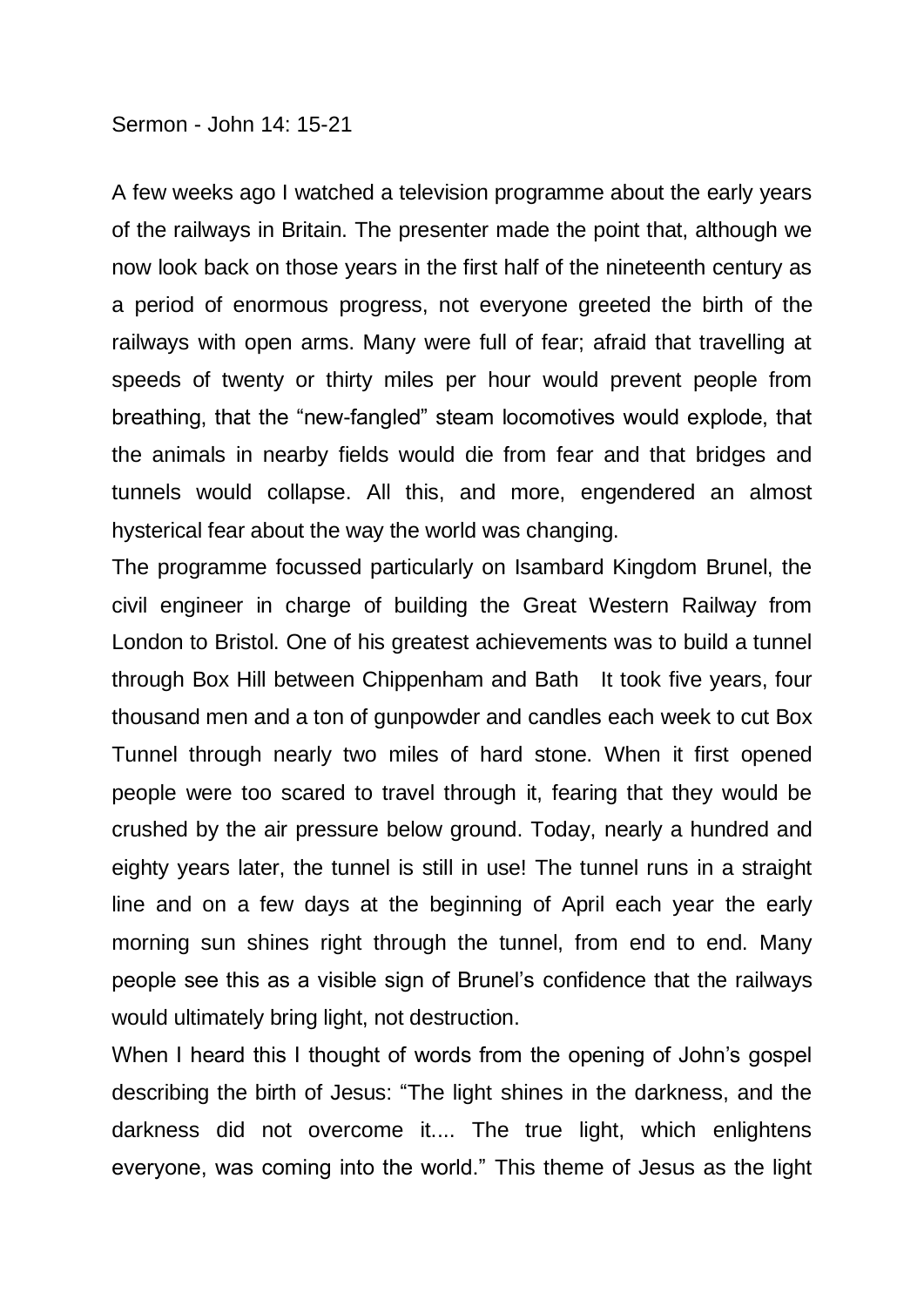who has come into the darkness of our world runs through John's Gospel

Today's reading is in chapter fourteen of the same Gospel. It is in the early part of what is often referred to as the "farewell discourse", which begins in chapter thirteen and continues to the end of chapter seventeen. In the first part of his Gospel John follows his accounts of Jesus' actions with a discourse interpreting the signs given. But this time he reverses the order. This time explanation precedes action – the trial, death, resurrection and, implicitly, ascension of Jesus. In this discourse Jesus is preparing his disciples so that they will be able to live out his message once he is no longer physically with them. He is also trying to lessen the shock of the events he knows are coming next – his arrest, trial and death. Here, Jesus reaches forward to the assurances of the ascension and Pentecost, while also addressing the very real fear felt by the disciples at the Last Supper – they know something cataclysmic is going to happen, they have sensed the hostility towards them in Jerusalem, but they don't know when, or how, the terror will strike and they are afraid that they don't have the tools to cope with the demands thrust upon them.

Jesus reminds his followers that if they keep his commandments then they are well equipped. When they adopt his own model of love then it will be possible for them to break the bounds of expectation. The physical presence of Jesus is not necessary for a relationship with him to grow. But what is vital is the presence of the love of God in the life of the community. Bound up with this is Jesus' promise of the Holy Spirit, God's Spirit blowing through followers of Jesus, both individually and collectively, giving them comfort, energy, help and guidance – all they need to equip them for what lies ahead.

Brunel's sceptical public viewed his majestic tunnel as something